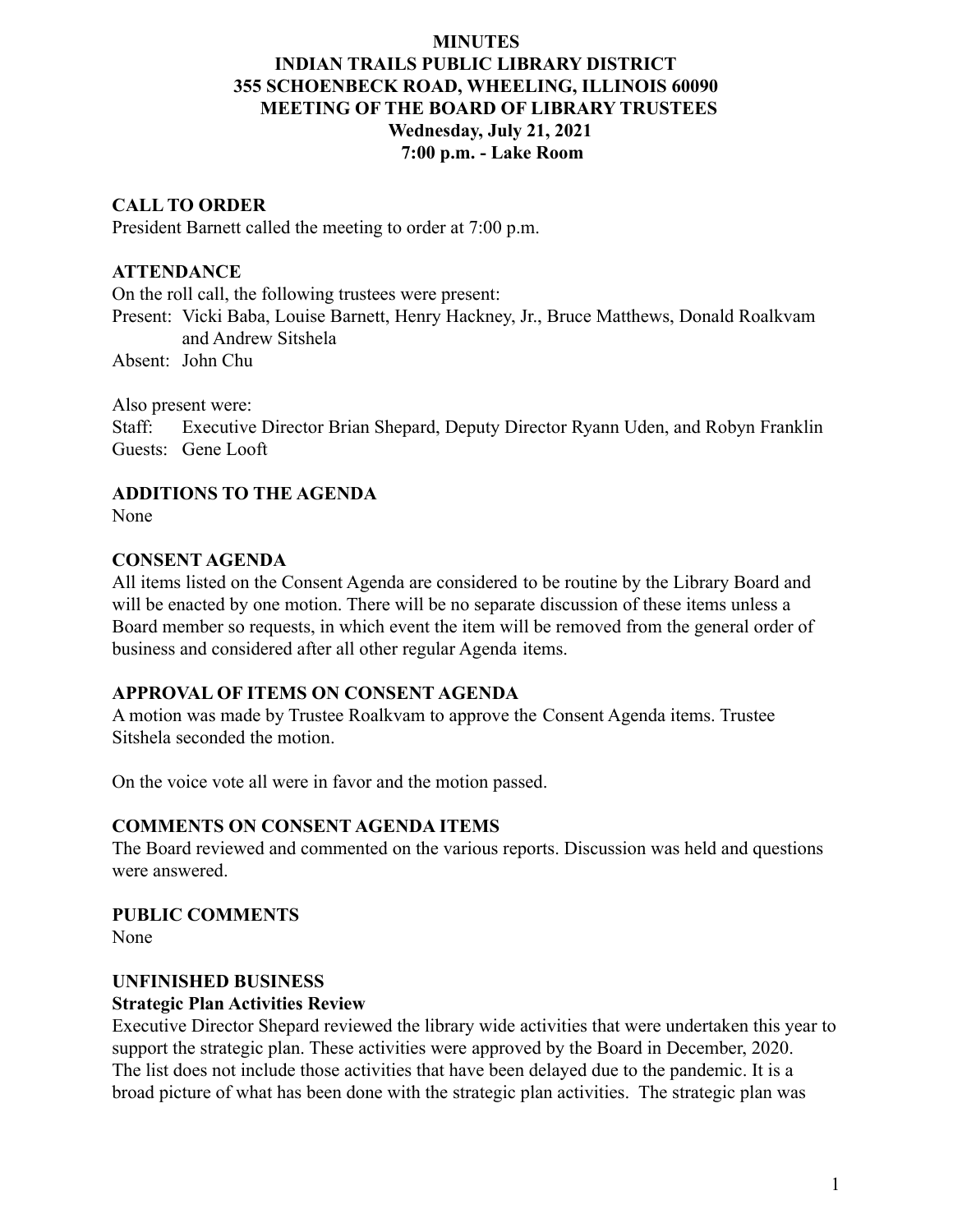# **MINUTES INDIAN TRAILS PUBLIC LIBRARY DISTRICT 355 SCHOENBECK ROAD, WHEELING, ILLINOIS 60090 MEETING OF THE BOARD OF LIBRARY TRUSTEES Wednesday, July 21, 2021 7:00 p.m. - Lake Room**

slated from 2018-2020, but was extended to 2021. We will be doing a strategic plan refresh starting this summer and early fall. The consultant that helped create the original plan, Amanda Standerfer, has been engaged to work on the update.

### **Services and Programs Update**

Deputy Director Uden noted that the average library visits per day has risen from 509 in June to 561 per day so far this month. Updated services include: returned services to residential living facilities, the Launch Pad open for appointments, the Branch extending their hours to include Saturdays and in-person programs being scheduled to begin in the fall. In addition, plans are being made to bring back extended hours for high school students to study for final exams December 11-12.

#### **NEW BUSINESS**

None

### **TREASURER'S REPORT**

Trustee Matthews presented the financial reports. The funds were in balance with a total of \$8,706,046.05 at the end of June, 2021 in the various accounts. The reports were discussed and questions were answered.

#### **TREASURER'S WARRANT #866**

After reviewing selected invoices, Trustee Matthews made a motion to approve Warrant #866 for \$555,499.24. Trustee Hackney seconded the motion.

On the roll call vote was:

AYES: 6: Baba, Barnett, Hackney, Matthews, Roalkvam and Sitshela NAYES: 0 ABSTAIN: 0 ABSENT: 1: Chu There being 6 affirmative votes, the motion passed.

# **PRESIDENT'S DISCUSSION**

President Barnett discussed the situation that is occurring at the Niles-Maine District Library. She noted that Trustees should be actively making the community aware of the library Board and it's responsibilities so that we will have a pool of interested and qualified candidates when positions open on the Board. President Barnett also mentioned that there are several grants for hotspots available and that she hopes we will be applying (Executive Director Shepard noted that he is aware of the grants and staff are working on applying).